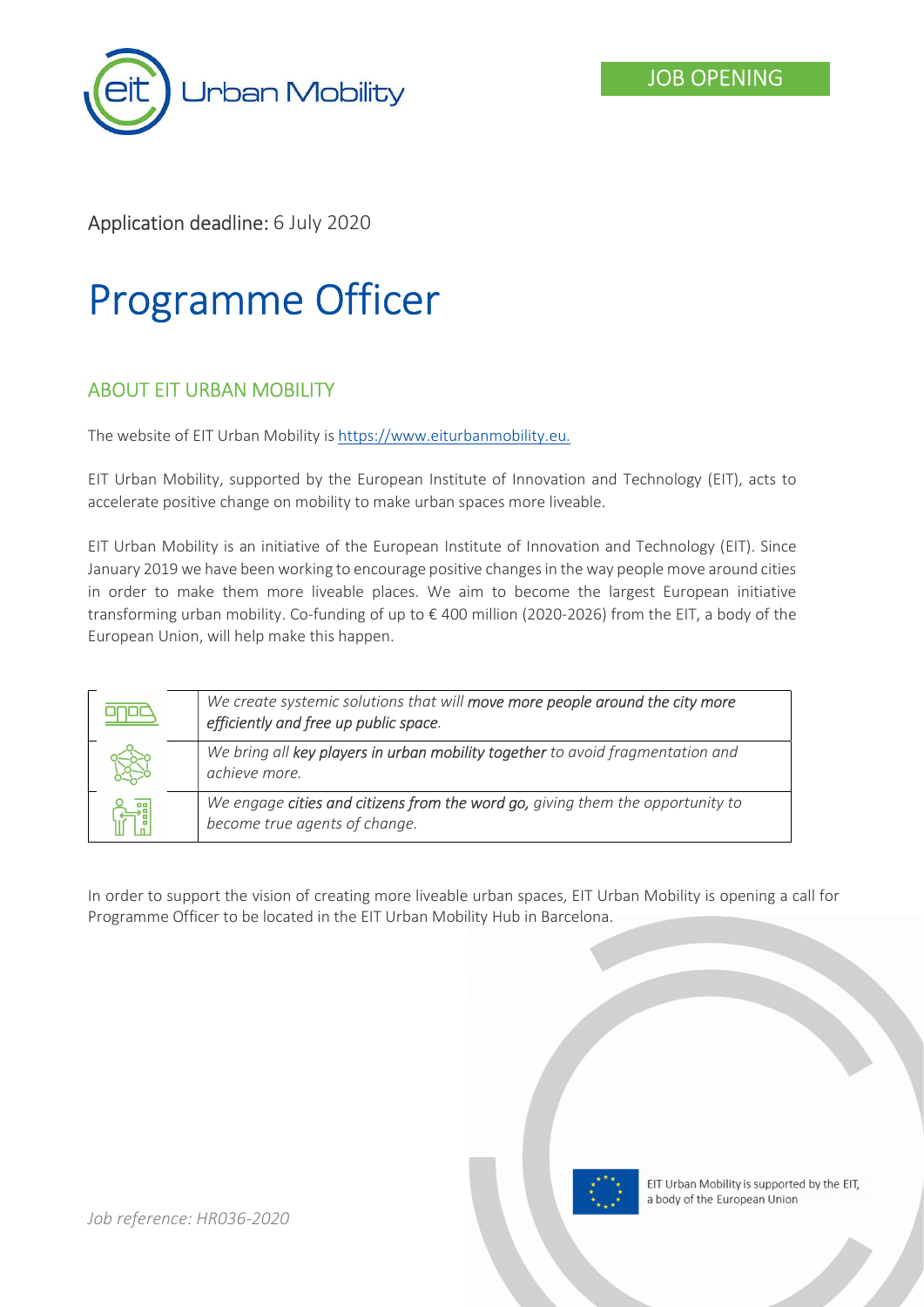

## MAIN DUTIES AND RESPONSIBILITIES

Reporting to the Chief Operations Officer (COO) and Head of Programme Management Office, the Programme **Officer** is responsible for supporting partners and the management team in the compliant implementation, monitoring and reporting of a portfolio of activities of the respective Business Plans financed by the EIT.

This includes the following tasks:

- Manage KIC Activities and proactively engaging with teams that are leading EIT Urban Mobility-funded activities.
- Launch, promote, monitor, and manage calls for proposals, calls for tenders, ad hoc grants, etc. related to the programmes.
- Prepare the evaluation phase of the call and participate in the design of evaluation procedures, methods and documents and participate in the coordination, facilitation, and quality control of evaluation panels and organise and monitor the work of external evaluators.
- Analyse and present the evaluation results, provide input for future improvements, and provide feedback to applicants.
- Conduct the agreement preparation with Activity Leaders and grant agreement with beneficiaries and ensure the technical and financial consistency of Activities to be funded.
- Monitor the implementation of Activities, the performance of Activity Leaders and beneficiaries and the fulfilment of contractual obligations and ensure timely monitoring and reporting on overall progress, budget, and performance matters, e.g. EIT Urban Mobility strategic KPIs, project deliverables
- Manage requests for contract amendments in collaboration with financial officer. Assess Activity reports and control the eligibility of the expenditures, their regularity, and their adequacy with the contractual provisions.
- Plan and carry out programme's actions that are implemented by means of public procurement procedures, working on the specifications and prepare publication. Act as member or chair of the Evaluation Committee and participate in the preparation of contracts. Liaise with the Procurement team of EIT UM financial unit in all steps of the procedure.
- Act as the principal interlocutor of the beneficiaries or contractors during the implementation of the grant agreement or contract, handling in-coming correspondence, including that with legal or financial contents, in close liaison with financial officer and legal manager.
- Participate in project meetings and possible monitoring visits to explain procedures, encourage networking, and monitor the technical implementation of the Activities.
- Implement processes, including use of IT tools, that help project teams and the EIT Urban Mobility organization have full overview of activities progress and performance.
- Data analysis and information management that support portfolio management and communication, both internally and to stakeholders.
- Ensure seamless procedures between the Operations functions and other functions e.g. Finance, Communications.

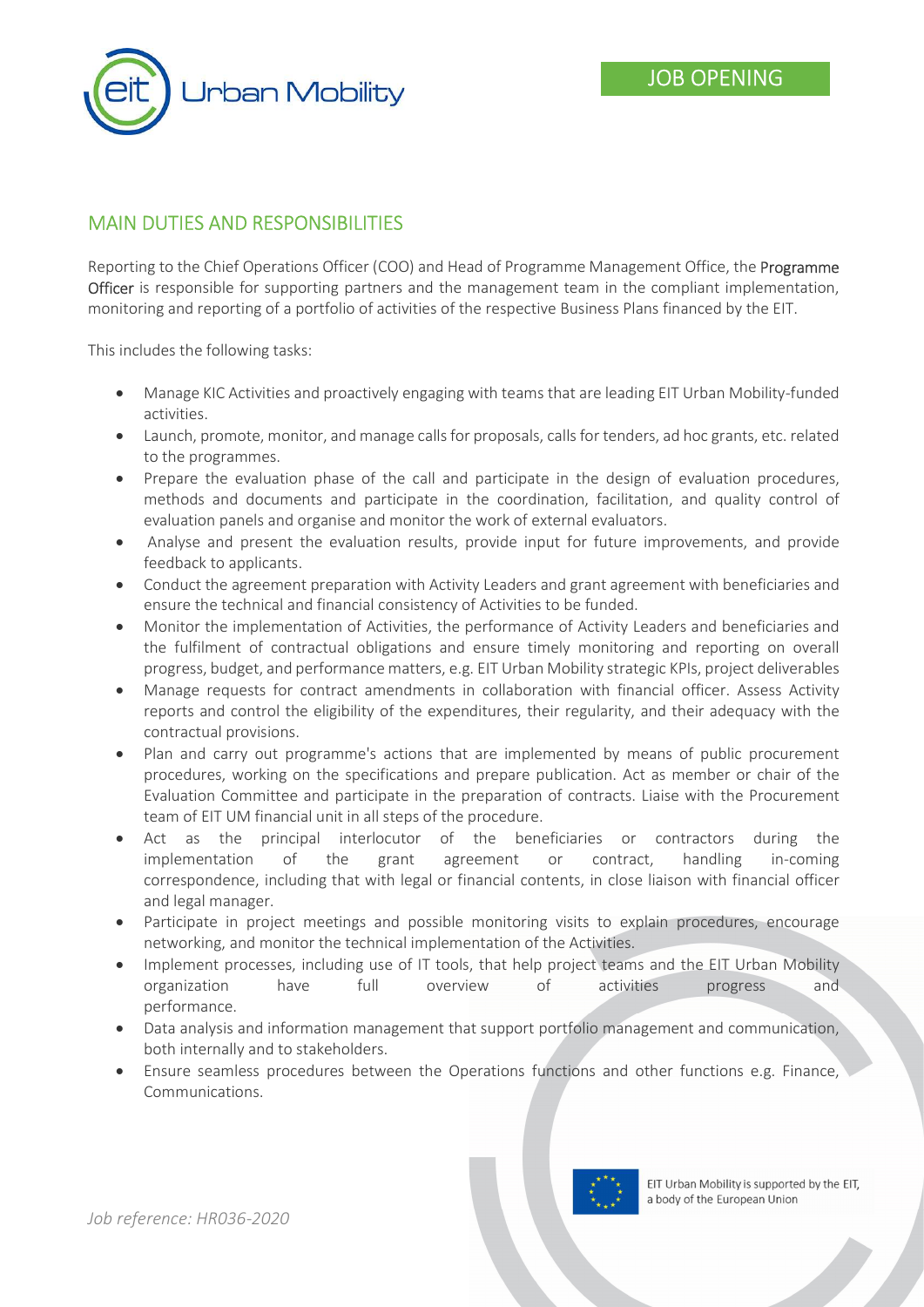

- Support compiling the annual amendment and report of EIT Urban Mobility.
- Write reports and briefings; provide statistics on Activity results upon request.
- Ensure the dissemination and promotion of project results and present the EIT UM and Activities at workshops, seminars, conferences, and other public events; regularly update the Activities' database; contribute to the preparation of communication materials.

# KEY SKILLS AND EXPERIENCE

#### **Qualifications**

- A talented portfolio manager with at least three (3) years of experience in the progress monitoring and reporting of Horizon 2020 or of European Institute of Innovation and Technology (EIT) programmes / projects.
- Proven experience of project portfolio management and project/programme operations. Demonstrable Project Management skills (PMP, etc) is a plus.
- Experience in similar position in any EIT KIC is desirable and considered an outstanding asset.
- Excellent command of Microsoft Excel, including pivot tables. Ability to use Power BI a plus.
- Proven capability to work with IT tools to efficiently capture and analyse large amounts of data.
- Strong international experience, especially in working with European matrix organizations.
- Strong presentation skills in English and ability to translate potentially complicated rules and regulations into simple and concise guidelines and trainings.
- Excellent communication skills, both verbally and in writing, in English. Excellent communications skills in Spanish is a plus.

#### Skills Requirements

- Capability, ability and fluency in working with academy, industry and city partners.
- Committed to operational excellence by implementing tools or processes that maintain quality service by establishing and enforcing organization standards
- Driven and passionate in fast-paced organization and capable of driving change management in a structured and process-driven fashion.
- Very well-developed communication and management skills.
- Capacity to work on physical and virtual events, activities, communication, and animation of the Hub network.

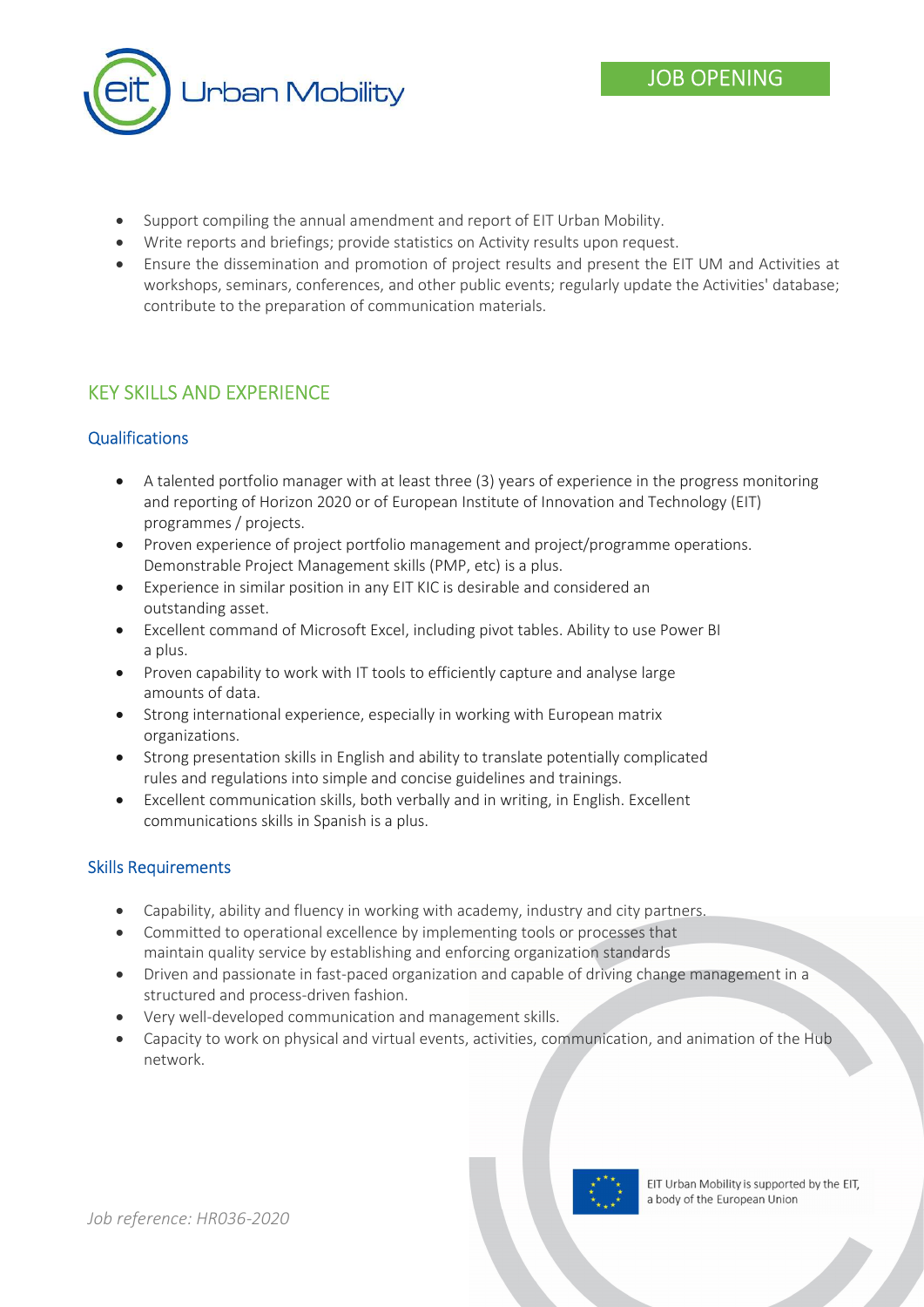

- Independent and results-oriented, able to grasp organization goals and strategies, and deliver technical solutions.
- A team player, capable of engaging with employees from different backgrounds and cultures

# **ELIGIBILITY**

#### General Conditions

By the closing date of this call candidates must:

- $\bullet$  be a national of an EU Member State or an EFTA state<sup>1</sup>;
- $\bullet$  enjoy their full rights as citizens<sup>2</sup>;
- have fulfilled any obligations imposed by national laws concerning military service; and,
- meet the character requirements for the duties involved.

#### Education

-

- a level of education which corresponds to completed university studies of at least Master degree or five years or equivalent professional experience.
- written and spoken English (C1). Fluent Spanish is an asset.

Only qualifications issued by an EU Member State authorities and qualifications recognised as equivalent by the relevant EU Member State authorities will be accepted.

## JOB AND CONTRACT TYPE

Full-time and of unlimited duration with flexible availability according to the demand of the activities.

<sup>&</sup>lt;sup>2</sup> Prior to the appointment, the successful candidate will be asked to provide a certificate of good conduct, confirming the absence of any criminal record.



EIT Urban Mobility is supported by the EIT, a body of the European Union

JOB OPENING

<sup>1</sup> EFTA countries are Norway, Iceland and Liechtenstein as defined by as defined in Article 2 of the EEA agreement.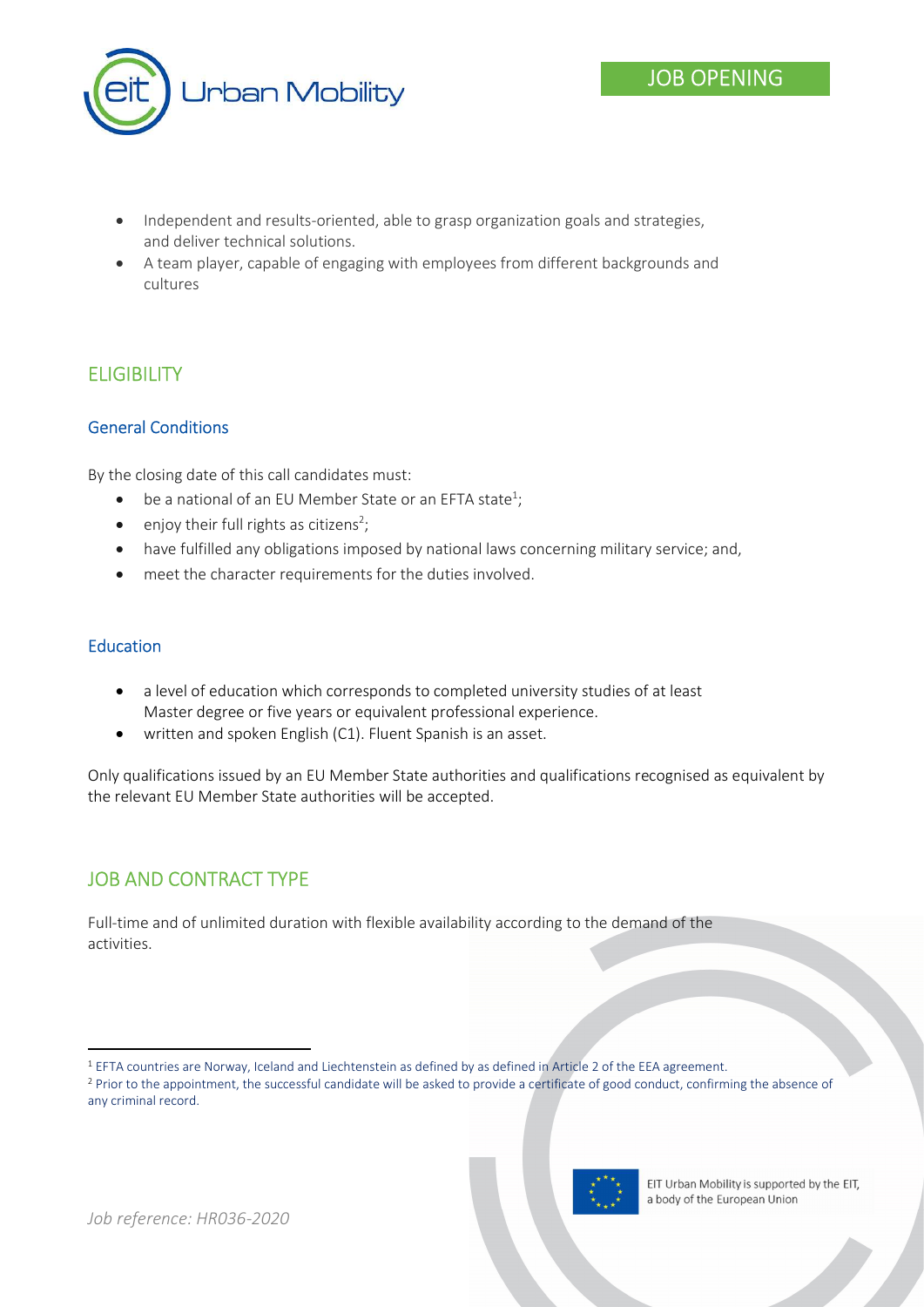

## LOCATION

- Employee will be based in Barcelona (Spain).
- Moderate travel is expected (5-8 times per year).
- No relocation expenses are assigned to the **Programme Officer** functions.

## APPLICATION PROCESS

EIT Urban Mobility is an equal opportunity employer and values diversity. To build a strong digital Europe that works for everyone it is vital that we have diverse range of skills, knowledge and experience in the sector. Therefore, we welcome applications from anyone who meets the above criteria and encourage applications from women, ethnic minorities, and other underrepresented groups.

To apply for this position, please download the **application template** from EIT Urban Mobility website. Complete the four elements of the application:

- 1) Personal Contact Details.
- 2) An eligibility checklist;
- 3) A Cover Letter demonstrating how you match key skills defined in the expertise areas (Innovation, Transport, Energy-Environment and Socioeconomic) – examples should be given.
- 4) A curriculum vitae.

#### Follow the naming process detailed below:

| Format:<br>File name: | Save your completed application form in one single file in either PDF or Word format.<br>Name the file according to the model "EIT PO last name first name". For example,<br>Joanna Smith would name the file, EIT PO Smith Joanna. |
|-----------------------|-------------------------------------------------------------------------------------------------------------------------------------------------------------------------------------------------------------------------------------|
| Email title:          | In the email subject title ensure you specify the preferred location. The<br>subject field should read "title position. HR036-2020".                                                                                                |
| Send to:              | Send your completed application to: recruitment@eiturbanmobility.eu.                                                                                                                                                                |

# Deadline for Applications: 6 July 2020